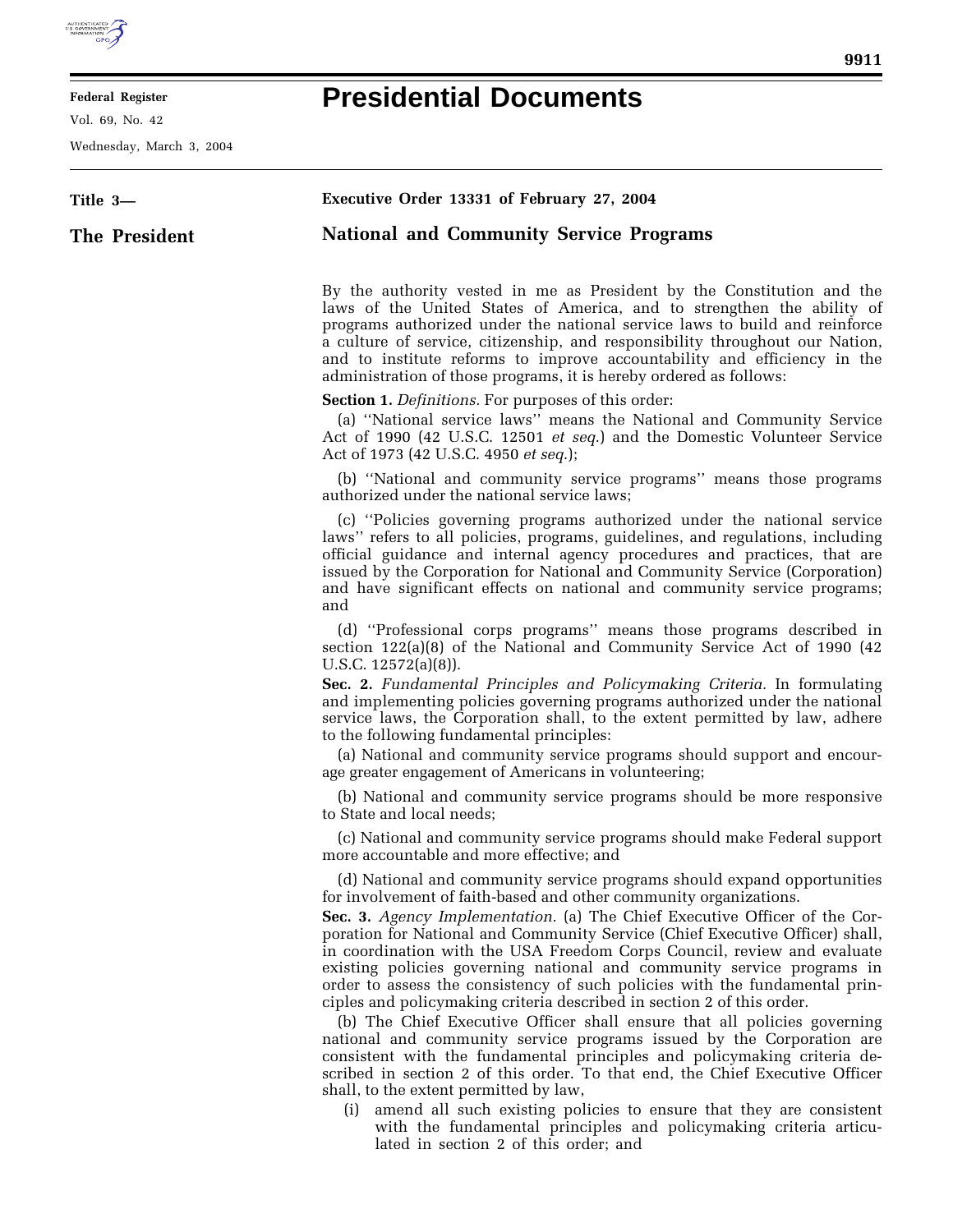(ii) where appropriate, implement new policies that are consistent with and necessary to further the fundamental principles and policymaking criteria set forth in section 2 of this order.

(c) In developing implementation steps, the Chief Executive Officer should address, at a minimum, the following objectives:

- (i) National and community service programs should leverage Federal resources to maximize support from the private sector and from State and local governments, with an emphasis on reforms that enhance programmatic flexibility, reduce administrative burdens, and calibrate Federal assistance to the respective needs of recipient organizations;
- (ii) National and community service programs should leverage Federal resources to enable the recruitment and effective management of a larger number of volunteers than is currently possible;
- (iii) National and community service programs should increase efforts to expand opportunities for, and strengthen the capacity of, faithbased and other community organizations in building and strengthening an infrastructure to support volunteers that meet community needs;
- (iv) National and community service programs should adopt performance measures to identify those practices that merit replication and further investment, as well as to ensure accountability;
- (v) National and community service programs should, consistent with the principles of Federalism and the constitutional role of the States and Indian tribes, promote innovation, flexibility, and results at all levels of government;
- (vi) National and community service programs based in schools should employ tutors who meet required paraprofessional qualifications, and use such practices and methodologies as are required for supplemental educational services;
- (vii) National and community service programs should foster a lifetime of citizenship and civic engagement among those who serve;
- (viii) National and community service programs should avoid or eliminate practices that displace volunteers who are not supported under the national service laws; and
- (ix) Guidelines for the selection of national and community service programs should recognize the importance of professional corps programs in light of the fundamental principles and policymaking criteria set forth in this order.

**Sec. 4.** *Management Reforms.* (a) The Corporation should implement internal management reforms to strengthen its oversight of national and community service programs through enforcement of performance and compliance standards and other management tools.

(b) Management reforms should include, but should not be limited to, the following:

- (i) Institutionalized changes to the budgetary and grant-making processes to ensure that financial commitments remain within available resources;
- (ii) Enhanced accounting and management systems that would ensure compliance with fiscal restrictions and provide timely, accurate, and readily available information about enrollment in AmeriCorps and about funding and obligations incurred for all national and community service programs;
- (iii) Assurance by the Chief Executive Officer and the Chief Financial Officer in the Corporation's Management Representation Letter that its financial statements, including the Statement of Budgetary Resources, are accurate and reliable; and
- (iv) Management reforms that tie employee performance to fiscal responsibility, attainment of management goals, and professional conduct.

**Sec. 5.** *Report.* Within 180 days after the date of this order, the Chief Executive Officer shall report to the President, through the Assistant to